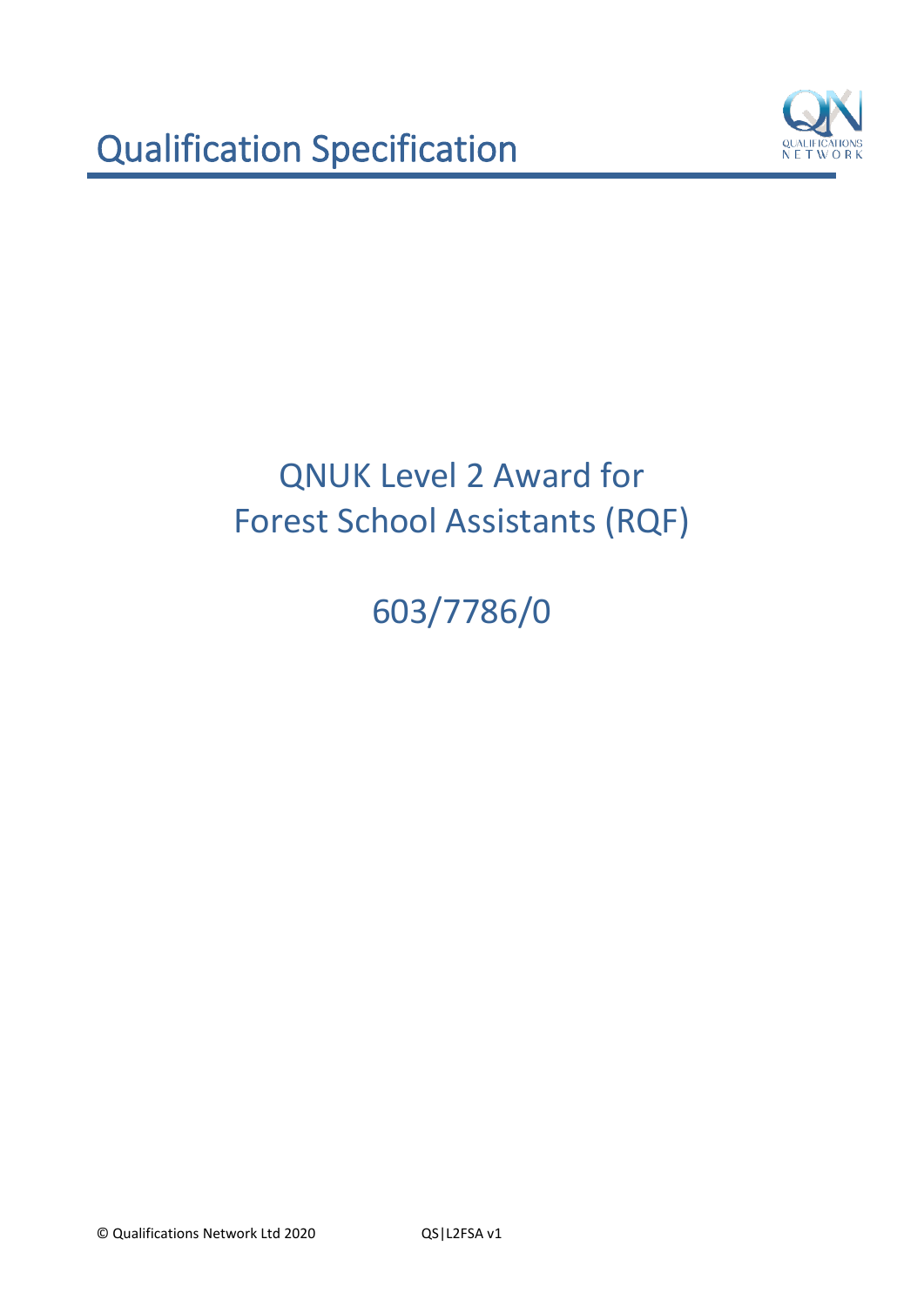

# **Contents**

| 1.    |  |  |  |  |
|-------|--|--|--|--|
| 2.    |  |  |  |  |
| 3.    |  |  |  |  |
| 4.    |  |  |  |  |
| 5.    |  |  |  |  |
| 6.    |  |  |  |  |
| 7.    |  |  |  |  |
| 8.    |  |  |  |  |
| 9.    |  |  |  |  |
| 10.   |  |  |  |  |
| 11.   |  |  |  |  |
| 12.   |  |  |  |  |
|       |  |  |  |  |
|       |  |  |  |  |
| 14.1. |  |  |  |  |
| 14.2. |  |  |  |  |
| 14.3. |  |  |  |  |
| 14.4. |  |  |  |  |
| 14.5. |  |  |  |  |
|       |  |  |  |  |
|       |  |  |  |  |
| 16.1. |  |  |  |  |
|       |  |  |  |  |
|       |  |  |  |  |
| 19.   |  |  |  |  |
|       |  |  |  |  |
|       |  |  |  |  |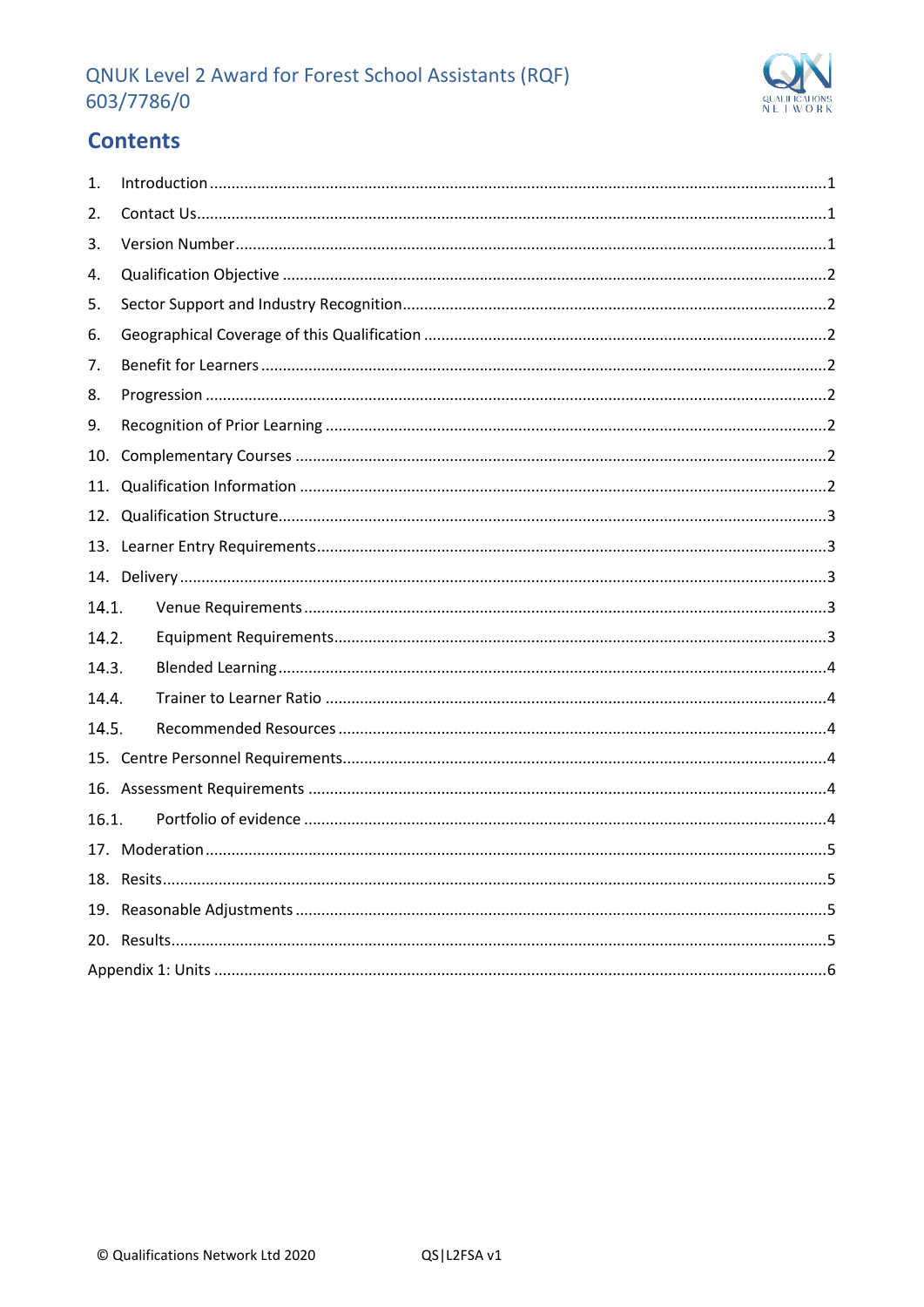

## <span id="page-2-0"></span>**1. Introduction**

Qualifications Network Limited (QNUK) is an Awarding Organisation recognised and regulated by the Office of Qualifications and Examinations (Ofqual) in England, the Council for Curriculum, Examinations and Assessment (CCEA) in Northern Ireland and Qualifications Wales.

This specification outlines key information required by users of the qualification to ensure they can make an informed decision about the suitability of the qualification they are taking or proposing to take for the purposes that they intend to use it.

# <span id="page-2-1"></span>**2. Contact Us**

Please get in touch if you need any advice or guidance with this qualification.

#### **Head Office:**

Qualifications Network First Floor Offices 86A Lancaster Road Enfield Middlesex EN2 0BX

Email: [centres@qnuk.org](mailto:CentreSupport@Qualifications-Network.co.uk) Tel: 020 3795 0559

## <span id="page-2-2"></span>**3. Version Number**

Centres should make sure they are using the most up to date document by checking the footer which will confirm the current version number.

| Document owner          | <b>Qualifications Manager</b> |
|-------------------------|-------------------------------|
| Date last updated       | 13/08/2021                    |
| <b>Next review</b>      | 31/08/2023                    |
| <b>Status</b>           | Approved                      |
| Version                 | 1                             |
| Document control number | QSIL2FSA                      |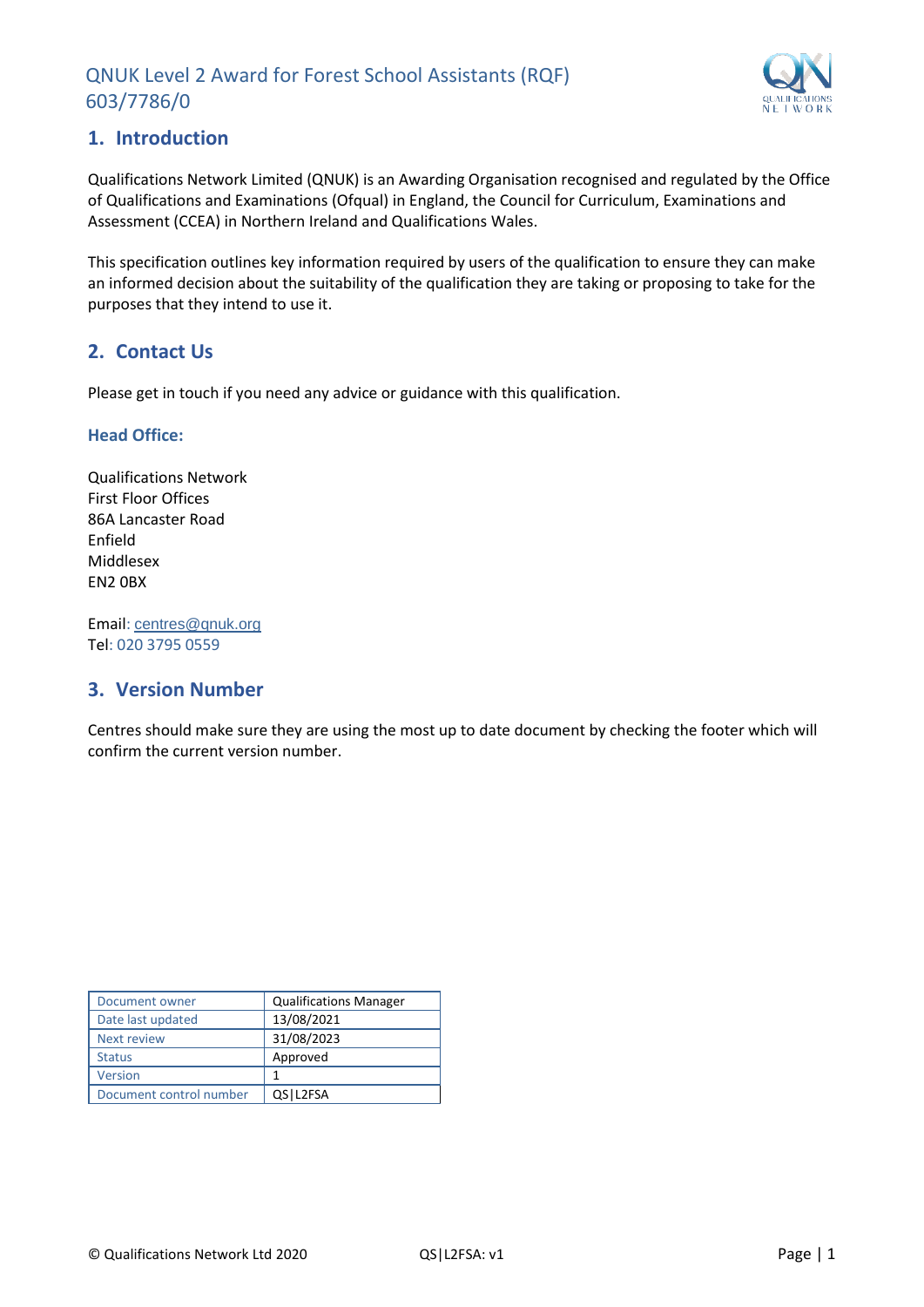

# <span id="page-3-0"></span>**4. Qualification Objective**

This qualification has several objectives, including:

a) preparing learners to progress to a qualification in the same subject area but at a higher level or requiring more specific knowledge, skills and understanding b) preparing learners for employment c) supporting a role in the workplace,

## <span id="page-3-1"></span>**5. Sector Support and Industry Recognition**

Our Forest School qualifications have been supported by the Forest school association [\(https://forestschoolassociation.org\)](https://forestschoolassociation.org/) and is one of the qualifications required should learners wish to progress to recognition as a forest school provider.

# <span id="page-3-2"></span>**6. Geographical Coverage of this Qualification**

This qualification is available in England, Wales, and Internationally

#### <span id="page-3-3"></span>**7. Benefit for Learners**

This qualification is designed to enable to the learner to competently support Forest School sessions. The learner is likely to be developing skills and knowledge to progress to running their own sessions.

#### <span id="page-3-4"></span>**8. Progression**

Learners could progress to the:

- QNUK level 3 Certificate for Forest School Leaders (RQF)
- Employment as a forest school assistant

#### <span id="page-3-5"></span>**9. Recognition of Prior Learning**

QNUK are unable to accept requests for recognition of prior learning (RPL) for this qualification

#### <span id="page-3-6"></span>**10. Complementary Courses**

Learners may also wish to attend the QNUK Level 3 Award in Forest School First Aid (RQF)

#### <span id="page-3-7"></span>**11. Qualification Information**

| <b>Qualification Number (QN)</b>      | 603/7786/0                                  |
|---------------------------------------|---------------------------------------------|
| <b>Learning Aim</b>                   | 60377860                                    |
| <b>Total Qualification Time (TQT)</b> | 70                                          |
| <b>Guided Learning Hours (GLH)</b>    | 54                                          |
| Credit value                          |                                             |
| Level                                 | 2                                           |
| Validity                              | Lifetime                                    |
| Assessment                            | Portfolio of evidence                       |
| Achieving the qualification           | Learners must achieve the 2 mandatory units |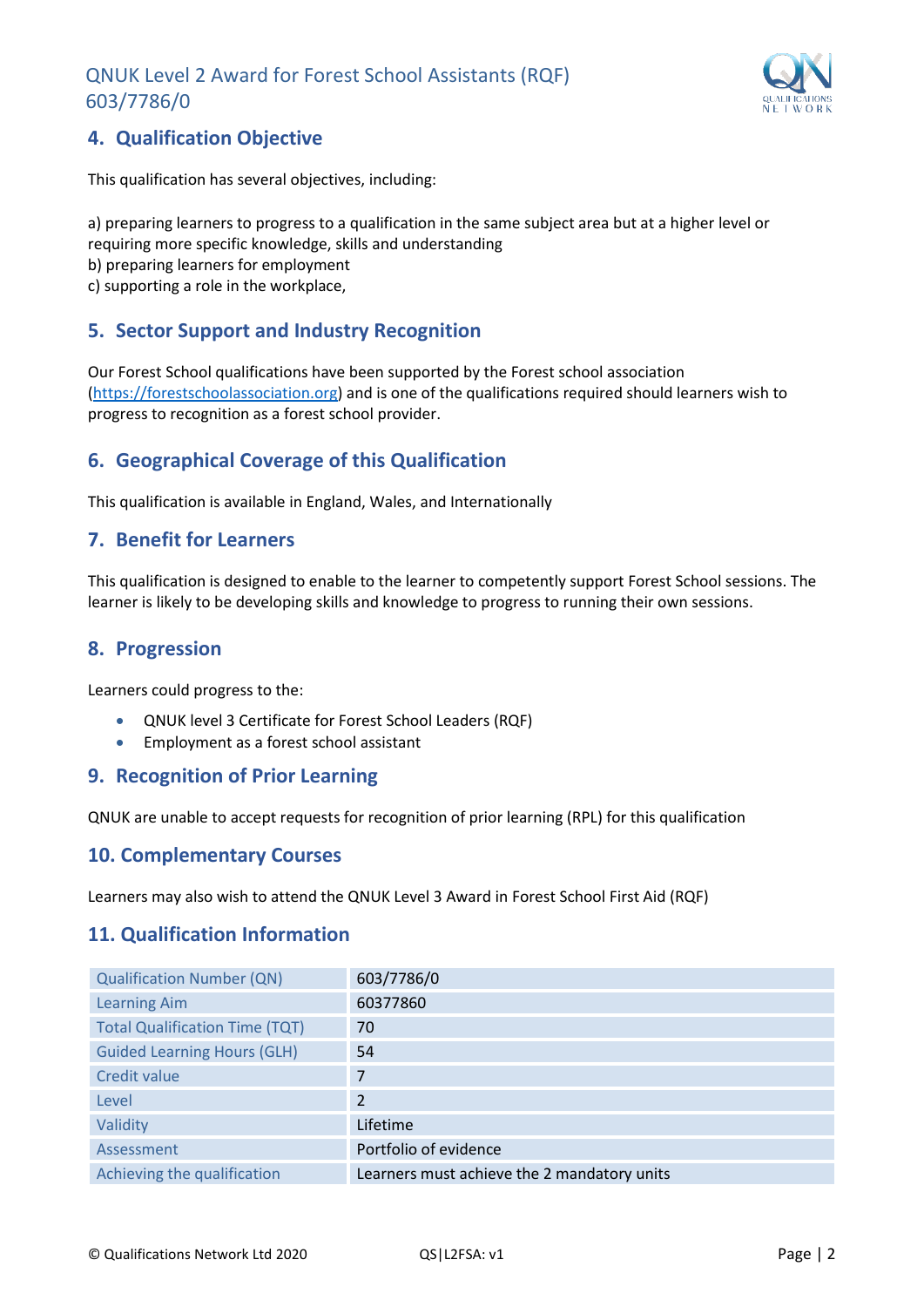

# <span id="page-4-0"></span>**12. Qualification Structure**

| Unit No.                | <b>Unit Title</b>                                                 | Level          | <b>GLH</b> | <b>TQT</b> | <b>Credit</b> |
|-------------------------|-------------------------------------------------------------------|----------------|------------|------------|---------------|
| <b>Mandatory units</b>  |                                                                   |                |            |            |               |
| L/618/8258              | Supporting a Forest School Programme: Learning and<br>Development | $\overline{2}$ | 30         | 40         | 4             |
| R/618/8259              | Supporting a Forest School Programme: Practical<br><b>Skills</b>  |                | 24         | 30         | 3             |
|                         |                                                                   |                |            |            |               |
| <b>Optional units</b>   | N/A                                                               |                |            |            |               |
|                         |                                                                   |                |            |            |               |
| <b>Additional units</b> | N/A                                                               |                |            |            |               |
|                         |                                                                   |                |            |            |               |

The learning outcomes for the qualification may be found in Appendix 1. The Assessment Guidance details the assessment criteria which are used to determine if a learner has met the requirements of the learning outcomes. Further depth of coverage is also provided in the Assessment Guidance.

# <span id="page-4-1"></span>**13. Learner Entry Requirements**

There are no specific recommended prior learning requirements for this qualification. Entry is at the discretion of the centre; however, learners should be aged 16 years and over to take this qualification.

Learners must have sufficient command of the English language to understand and undertake the recommended assessment methods for this qualification.

Learners should have access to a forest school where they will be able to assist a forest school leader

There are no other pre-requisites for this qualification. However, learners should be able to work at level 2 and above.

## <span id="page-4-2"></span>**14. Delivery**

Learners should complete the qualification within 2 years.

#### <span id="page-4-3"></span>14.1. Venue Requirements

The training venue should be suitable for learning and meet all relevant Health and Safety requirements, land owner's permission should be gained. A suitable area for a fire must be available.

#### <span id="page-4-4"></span>**Equipment Requirements**

A variety of equipment should be available for children to play and discover in the outdoor environment. In addition the following should also be available:

- A range of hand tools should be available
- Equipment for providing appropriate shelter such as a canopy or wind breakers.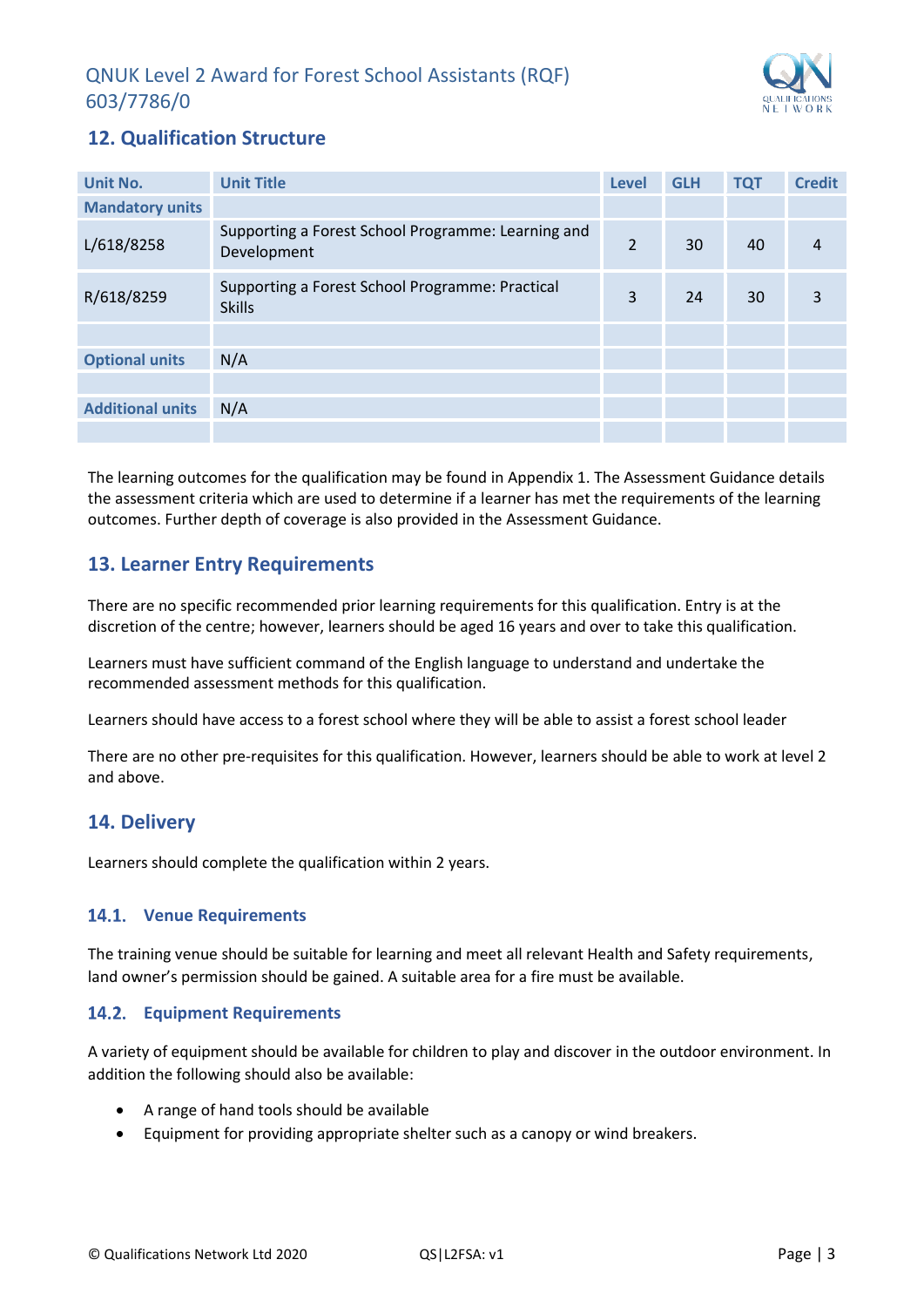

#### <span id="page-5-0"></span>**Blended Learning**

Blended learning is accepted for this qualification where elements of theory are covered. Due to the nature of the qualification and its purpose, learners are expected to spend a significant amount of the guided learning hours in the presence of their trainer/assessor in an outdoor setting.

#### <span id="page-5-1"></span>**Trainer to Learner Ratio**

The maximum Trainer to learner ratio for this qualification is 1:12. This number may be reduced for individual activities as per the risk assessment for the session.

#### <span id="page-5-2"></span>14.5. Recommended Resources

Due to the wide range of skills and knowledge required of a forest school assistant a range of resources should be accessed. These may include:

- Edible and Medicinal Wild Plants of Britain and Ireland
- A Year of Forest School: Outdoor Play and Skill-building Fun for Every Season
- Forest School Wild Play: Outdoor Fun with Earth, Air, Fire & Water
- Forest School for All
- Risk and Adventure in Early Years Outdoor Play: Learning from Forest Schools

Trainers may recommend other resources to learners that align to the forest School ethos.

### <span id="page-5-3"></span>**15. Centre Personnel Requirements**

This qualification is delivery by suitably qualified trainers. Trainers and assessors should:

- Hold a current teaching or training qualification such as the Level 3 Award in education and Training or 12 Credit PTLLS, and
- Hold a Level 3 Forest School Leader Qualification, and
- Have a minimum of 2 years experience, post qualification, leading a forest school with at least one long term (I.e. through the seasons) programme with a variety of client groups and
- Hold a first aid qualification of at least 16 hours in duration which includes an outdoor element and
- Have professional and public liability insurance

Internal quality assurers should hold the same requirements for the trainer/assessor but also hold a Level 4 Qualification in internal quality assurance of assessment.

Please note whilst centre personnel may be approved for both roles, those assigned the role of Trainer/Internal Verifier are not permitted to operate in both these roles for any learner.

#### <span id="page-5-4"></span>**16. Assessment Requirements**

Learners are assessed for this qualification through:

#### <span id="page-5-5"></span>16.1. Portfolio of evidence

Learners are assessed for this qualification using a portfolio of evidence. The portfolio can include a range of assessment methods including:

- Short answer questions
- Record of professional discussions
- Observation of practical tasks/activities
- Product of work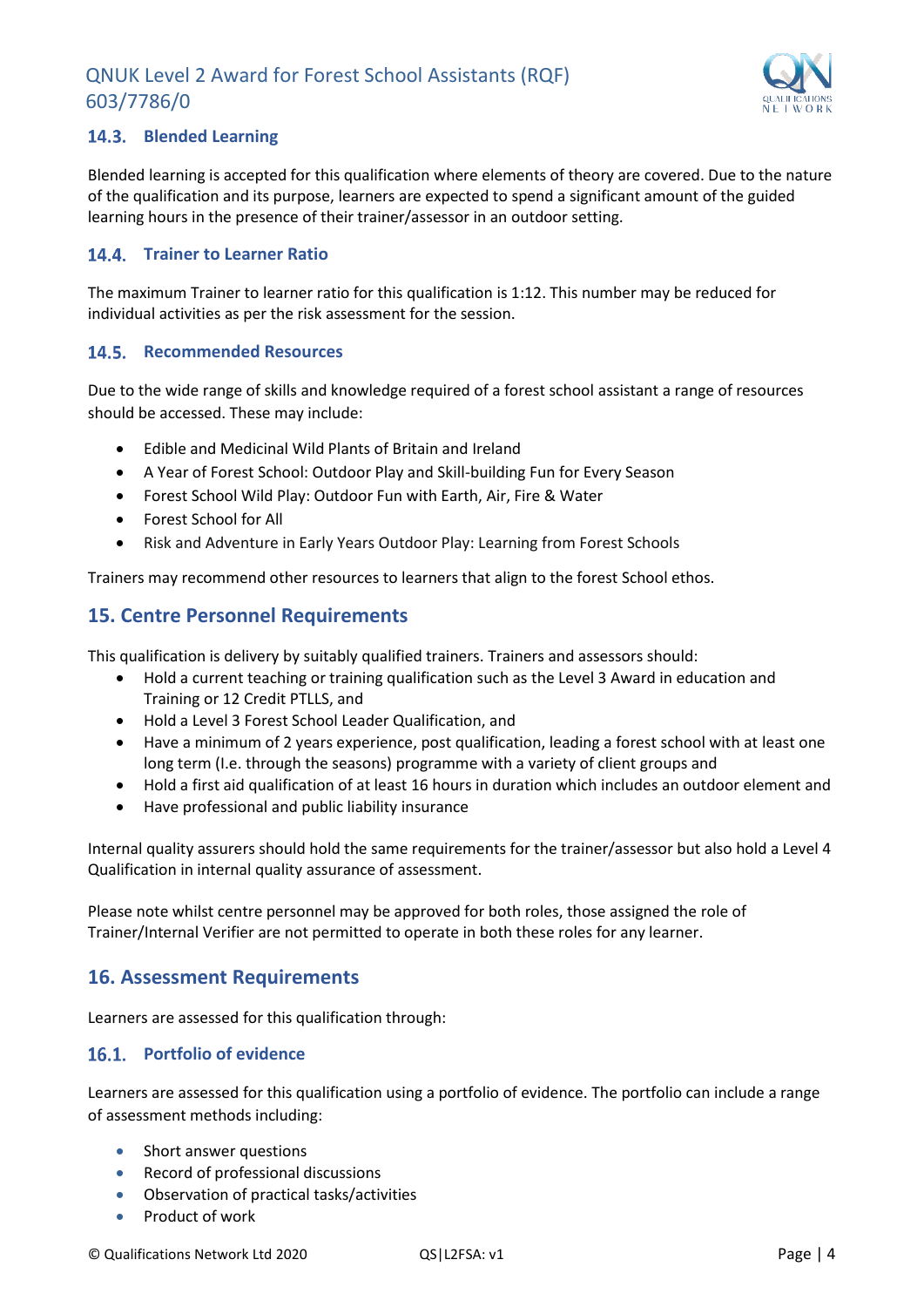

- Video recordings
- Witness testimony

| Language of assessment | English     |
|------------------------|-------------|
| Duration               | As required |
| Pass mark              | 100%        |
| Grading                | Pass / Fail |

### <span id="page-6-0"></span>**17. Moderation**

The level of external moderation required for this qualification will be risk based and in line with the Centre Assessment Standards Scrutiny Strategy applicable to this qualification.

There may be situations within the centre devised assessment methodology that require observations, in these situations QNUK EQA Department will also require to conduct verification visits to ensure the accuracy and consistency of assessment decisions.

QNUK EQA Department will advise the centre of the required levels of moderation/verification to anticipate for this qualification upon centre approval for delivery.

#### <span id="page-6-1"></span>**18. Resits**

As this qualification is evidence based, resits are not required; however, appropriate referral of submitted work from the learner may be used where additional detail or depth of knowledge is required.

## <span id="page-6-2"></span>**19. Reasonable Adjustments**

Learners are required to complete the assessments in a manner appropriate to the purpose of the qualification.

The prescribed assessment methods for this qualification should not unfairly disadvantage learners who would otherwise be able to demonstrate competence in line with the purpose of the qualification. Learners should contact their centre to discuss reasonable adjustment if they feel the prescribed assessment methods would disadvantage them.

#### <span id="page-6-3"></span>**20. Results**

The centre is required to submit learner results within 10 working days of assessment to Qualifications Network UK for moderation. We will issue verified results and appropriate certification to the approved centre within 7 working days of receiving the results. Centres will forward results and/or certificates to learners, who can expect to receive them within 20 working days of taking the assessment. If learners have not received results and/or certificates within 25 working days, they should contact the centre in the first instance.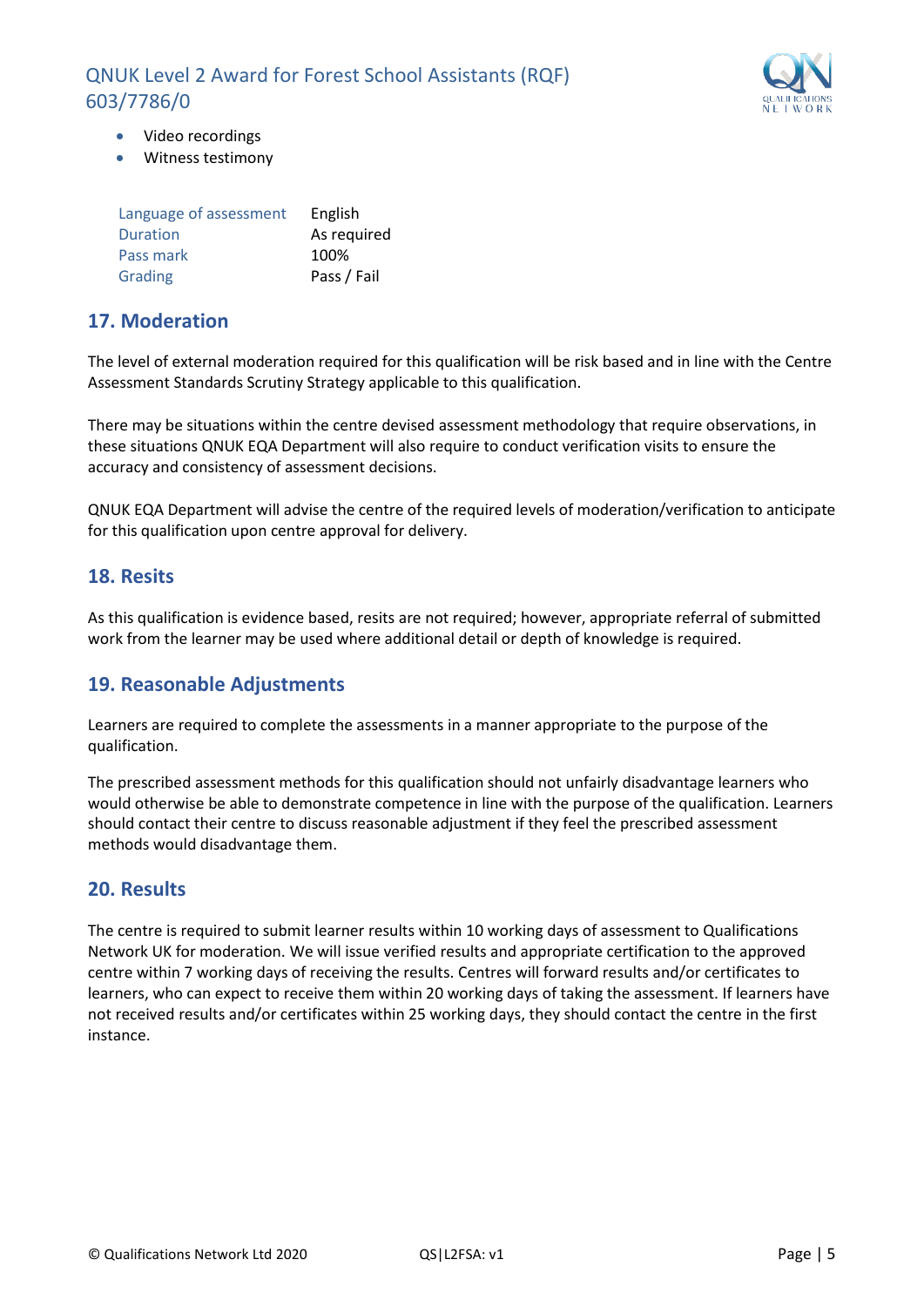

## <span id="page-7-0"></span>**Appendix 1: Units**

#### **Unit 1 Supporting a Forest School Programme: Learning and Development (L/618/8258)**

#### **Unit Summary**

This unit gives learners an introductory knowledge and understanding of the Forest School pedagogy and approach to Learning and Development.

| 1. The learner will: Understand the Forest School ethos, principles and holistic approach to learning |                                                                                                 |                 |  |
|-------------------------------------------------------------------------------------------------------|-------------------------------------------------------------------------------------------------|-----------------|--|
| and development.                                                                                      |                                                                                                 |                 |  |
|                                                                                                       | <b>Assessment Guidance</b>                                                                      | <b>Types of</b> |  |
|                                                                                                       | <b>Evidence</b><br>The learner must                                                             |                 |  |
| 1.1                                                                                                   | Summarise the Forest School approach to learning and how this supports holistic<br>development. | Portfolio       |  |

| 2. The learner will: Know how experiences can support learning and development at a Forest School. |                                                                                                                                                  |                                    |  |
|----------------------------------------------------------------------------------------------------|--------------------------------------------------------------------------------------------------------------------------------------------------|------------------------------------|--|
|                                                                                                    | <b>Assessment Guidance</b><br>The learner must                                                                                                   | <b>Types of</b><br><b>Evidence</b> |  |
| 2.1                                                                                                | Summarise the key characteristics of play and its role at Forest School.                                                                         | Portfolio                          |  |
| 2.2                                                                                                | Explain, giving examples, how play and choice have been integrated into Forest<br>School programmes.                                             | Portfolio                          |  |
| 2.3                                                                                                | Describe how to develop a community of learning by meeting the needs of all<br>participants, giving examples from own Forest School experiences. | Portfolio                          |  |

**3. The learner will:** Be able to perform the role of Assistant at a Forest School in relation to the Forest School ethos, principles and criteria. **Assessment Guidance** The learner must **Types of Evidence 3.1** Describe the role of the Forest School Assistant mapping to the Forest School ethos and principles, giving examples from own Forest School experience. Portfolio **3.2** Assist with the planning and delivery of three consecutive Forest School sessions. Portfolio **3.3** Assist with the evaluations of the three consecutive Forest School sessions, showing how observations and evaluations inform future session plans. **3.4** Use observations of one participant over three consecutive sessions to assess the impact of Forest School on their learning and development.

| 4. The learner will: Know how to reflect on own Forest School training. |                                                                                                   |                                    |  |
|-------------------------------------------------------------------------|---------------------------------------------------------------------------------------------------|------------------------------------|--|
|                                                                         | <b>Assessment Guidance</b><br>The learner must                                                    | <b>Types of</b><br><b>Evidence</b> |  |
| 4.1                                                                     | Summarise own development and learning gained whilst training to be a Forest<br>School Assistant. | Portfolio                          |  |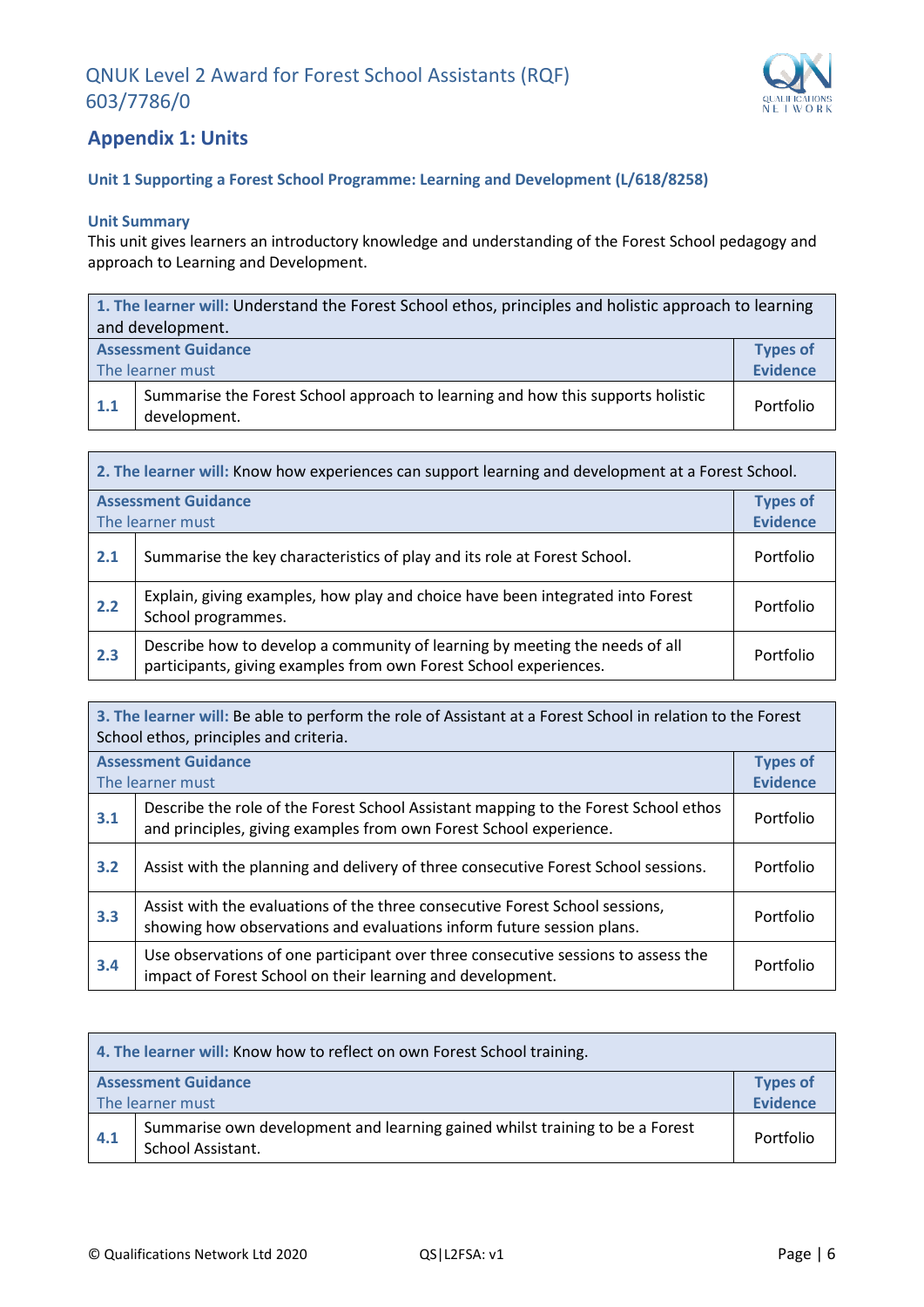$\overline{1}$ 



| <b>Assessment guidance</b> |                                                                                                                                                                                                                                                                                                                                                                                                                                                                                                                                                                                                                                                                                                                                                                                                           |  |  |  |
|----------------------------|-----------------------------------------------------------------------------------------------------------------------------------------------------------------------------------------------------------------------------------------------------------------------------------------------------------------------------------------------------------------------------------------------------------------------------------------------------------------------------------------------------------------------------------------------------------------------------------------------------------------------------------------------------------------------------------------------------------------------------------------------------------------------------------------------------------|--|--|--|
| 1.1                        | Understand the Forest School ethos, principles and criteria for good practice as agreed<br>$\bullet$<br>by the UK Forest School community, which can be found at:<br>http://www.forestschoolassociation.org/full-principles-andcriteria-for-good-practice/<br>Explain how Forest School promotes holistic development giving examples<br>$\bullet$<br>Cross referencing to session evaluations/observations                                                                                                                                                                                                                                                                                                                                                                                               |  |  |  |
| 2.1                        | (Direct from L3 - L & D 2.1 & 2.2)<br>Refer to widely recognised principles of play, Article 31 of the UN Convention on the<br>Rights of the Child and current play work practice.<br>Links will need to be made to the Play Policy in the Forest School handbook.<br>$\bullet$<br>Evidence to be drawn from the learners' plans, observations and evaluations during their                                                                                                                                                                                                                                                                                                                                                                                                                               |  |  |  |
| 2.2                        | 'Introduction to Forest School Programme'                                                                                                                                                                                                                                                                                                                                                                                                                                                                                                                                                                                                                                                                                                                                                                 |  |  |  |
| 2.3                        | (Direct from part of L3 - L & D 4.3)<br>The learner will reflect how a community of learning has been developed, considering the<br>effectiveness of a range of strategies<br>During training<br>During 'Introduction to Forest School Programme'<br>٠                                                                                                                                                                                                                                                                                                                                                                                                                                                                                                                                                    |  |  |  |
| 3.1                        | What is the role of the Forest School Assistant? Understanding should be mapped to the Forest<br>School Ethos and Principles. This could be presented (but not limited to):<br>Job description<br>$\bullet$<br>Detailed mind map<br>Written explanation                                                                                                                                                                                                                                                                                                                                                                                                                                                                                                                                                   |  |  |  |
| 3.2                        | Assisting with the planning, delivery and evaluations of 3 consecutive sessions with the same<br>children on the same site. Session plans to include (but not limited to):<br><b>Practical issues:</b><br>Weather check<br>$\circ$<br>Site check<br>$\circ$<br>Staffing<br>$\circ$<br>Resources ie kit, craft resources, refreshments and handbook<br>$\circ$<br>Safety & welfare equipment<br>$\circ$<br>Risk Benefit Assessments for the experiences in that particular session<br>$\circ$<br>Possible Lines of Development: linking to the learning and development needs of the<br>$\bullet$<br>individuals in the group demonstrating how your planning has been informed by the<br>previous session.<br>(The learner is not required to plan the three sessions in advance, as each session will be |  |  |  |
|                            | informed by the previous session).<br>Other areas to include on the session plan are:<br>Establishing a safe community of learning<br>Establishing group expectations<br>Opportunities for self-directed learning and play<br>Opportunities for holistic development<br>Opportunities for participant reflection                                                                                                                                                                                                                                                                                                                                                                                                                                                                                          |  |  |  |
| 3.3                        | <b>Forest School Programme Evaluation</b><br>Documented evidence from each session with objective observations about what actually<br>happened compared to the plan                                                                                                                                                                                                                                                                                                                                                                                                                                                                                                                                                                                                                                       |  |  |  |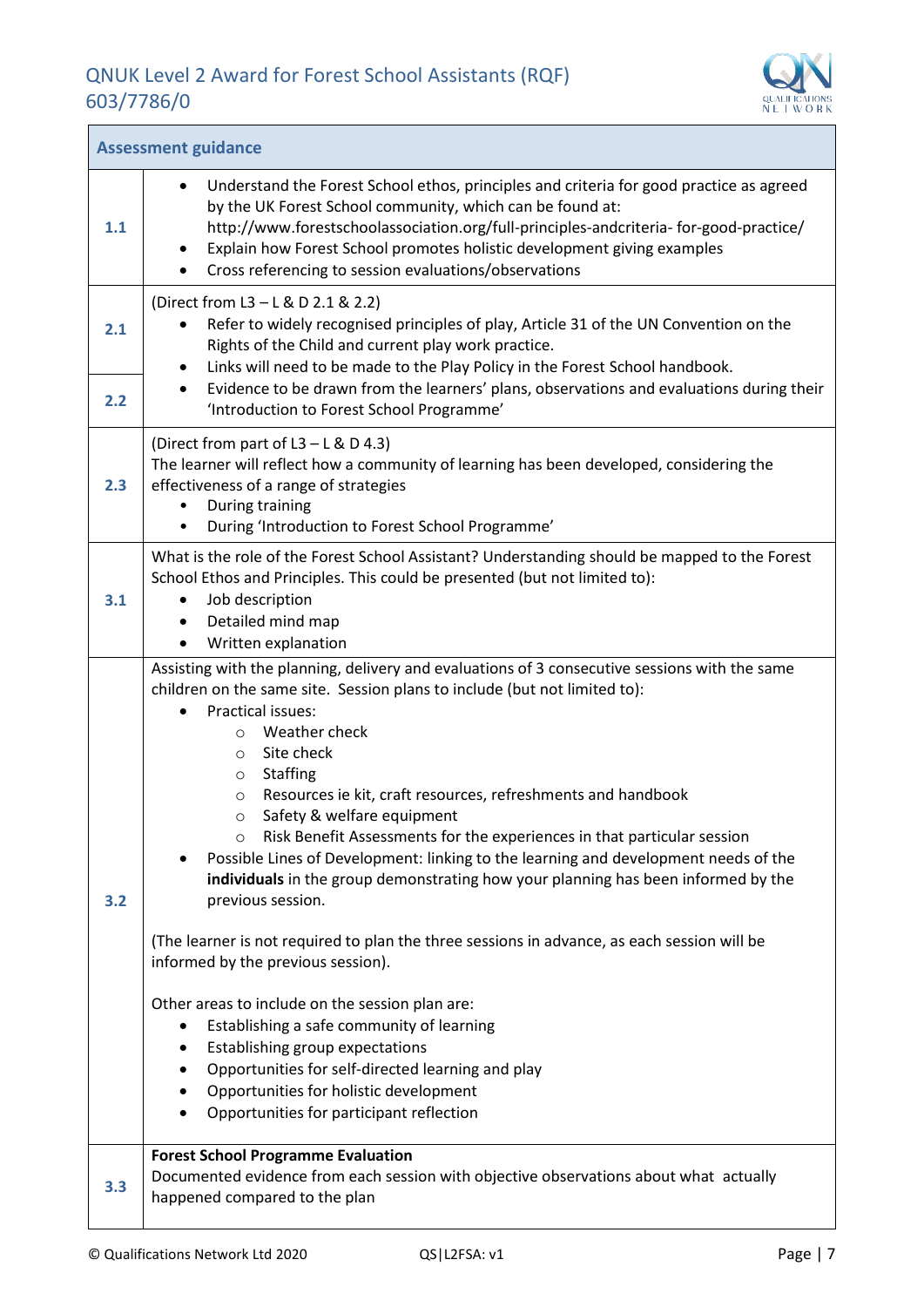

|     | Reflection on each session, including:<br>What worked well/didn't work well<br>$\bullet$<br>Key learning and development aspects for participants and leaders<br>$\bullet$<br>Recommendations to inform the next session plan<br>$\bullet$                             |
|-----|------------------------------------------------------------------------------------------------------------------------------------------------------------------------------------------------------------------------------------------------------------------------|
| 3.4 | <b>Observations</b><br>Documented evidence of objective observations from each session, for each of the three<br>$\bullet$<br>participants<br>• Evaluation of the above observations to assess the impact on the learning and<br>development of the three participants |
| 4.1 | (4.1 based on part of L3 - L & D 5.1)<br>Learners to be alerted to this assessment criteria on day 1 of training<br>$\bullet$<br>Offer a range of approaches in ongoing personal reflective practice<br>$\bullet$                                                      |

| <b>Rationale for level</b> |              |                 |                 |  |  |
|----------------------------|--------------|-----------------|-----------------|--|--|
|                            | <b>Level</b> | <b>Emphasis</b> | <b>Comments</b> |  |  |
| <b>Knowledge</b>           | 2            | Strong          | N/A             |  |  |
| <b>Skills</b>              | 2            | Good            |                 |  |  |
| <b>Overall</b>             |              |                 |                 |  |  |

| <b>Rationale for TQT and credit</b>  |              |                                                                                                                                                                                                |   |  |
|--------------------------------------|--------------|------------------------------------------------------------------------------------------------------------------------------------------------------------------------------------------------|---|--|
|                                      | <b>Hours</b> | <b>Comments</b>                                                                                                                                                                                |   |  |
| <b>Guided learning</b>               | 30           |                                                                                                                                                                                                |   |  |
| <b>Directed study</b>                | N/A          |                                                                                                                                                                                                |   |  |
| <b>Independent study</b>             | 3            | The learner will undertake a number of guided learning hours,<br>some of this will be within the forest school setting. Some<br>independent research will be required and a portfolio complied |   |  |
| <b>Work-based learning</b>           | 2            |                                                                                                                                                                                                |   |  |
| <b>Non invigilated</b><br>assessment | 5            |                                                                                                                                                                                                |   |  |
| <b>TQT:</b>                          | 40           | <b>Credit:</b>                                                                                                                                                                                 | 4 |  |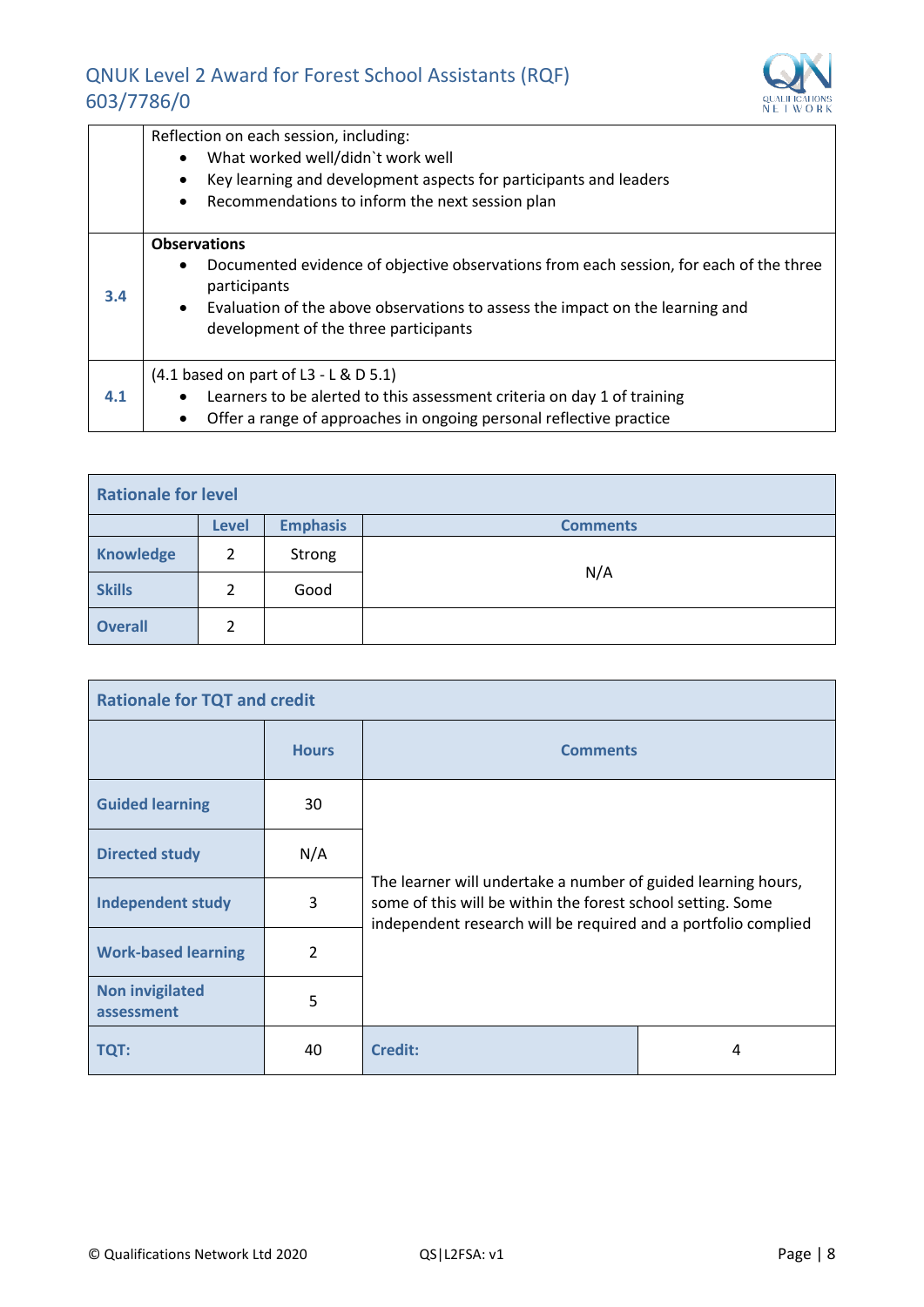

#### **Unit 2 Supporting a Forest School Programme: Practical Skills (R/618/8259)**

#### **Unit Summary**

Learners will gain practical skills to be able to support a Forest School leader

| 1. The learner will: Understand the structure of woodlands.      |                                                                                                     |           |  |
|------------------------------------------------------------------|-----------------------------------------------------------------------------------------------------|-----------|--|
| <b>Assessment Guidance</b><br><b>Types of</b><br><b>Evidence</b> |                                                                                                     |           |  |
| The learner must                                                 |                                                                                                     |           |  |
| 1.1                                                              | Compare the structures and biodiversity of native broadleaf and coniferous<br>woodland eco systems. | Portfolio |  |

|                  | 2. The learner will: Know how to identify a range of flora and fauna and understand the importance of                 |           |  |  |
|------------------|-----------------------------------------------------------------------------------------------------------------------|-----------|--|--|
| identification.  |                                                                                                                       |           |  |  |
|                  | <b>Assessment Guidance</b><br><b>Types of</b><br><b>Evidence</b>                                                      |           |  |  |
| The learner must |                                                                                                                       |           |  |  |
| 2.1              | Identify a range of woodland flora and fauna for own site, detailing identifying<br>characteristics for each species. | Portfolio |  |  |

| 3. The learner will: Be able to manage the ecological impact of a Forest School programme. |                                                                                |  |  |
|--------------------------------------------------------------------------------------------|--------------------------------------------------------------------------------|--|--|
|                                                                                            | <b>Assessment Guidance</b><br><b>Types of<br/>Evidence</b><br>The learner must |  |  |
| Assess the ecological impact of running Forest School programmes on own site.<br>3.1       |                                                                                |  |  |

| 4. The learner will: Understand the role of risk assessment at Forest School. |                                                                       |           |  |  |
|-------------------------------------------------------------------------------|-----------------------------------------------------------------------|-----------|--|--|
|                                                                               | <b>Assessment Guidance</b><br><b>Types of</b><br>Evidence             |           |  |  |
| The learner must                                                              |                                                                       |           |  |  |
| 4.1                                                                           | Define the terms 'hazard' and 'risk' with reference to Forest School. | Portfolio |  |  |

| 5. The learner will: Be able to carry out a site risk assessment and a risk-benefit assessment. |                                                                                                               |           |  |
|-------------------------------------------------------------------------------------------------|---------------------------------------------------------------------------------------------------------------|-----------|--|
| <b>Assessment Guidance</b><br>The learner must                                                  |                                                                                                               |           |  |
| 5.1                                                                                             | Carry out a site risk assessment and a risk- benefit assessment related to an<br>experience at Forest School. | Portfolio |  |

| 6. The learner will: Be able to apply a range of practical skills relevant to a Forest School Programme. |                                                                                                                                       |                   |  |  |  |
|----------------------------------------------------------------------------------------------------------|---------------------------------------------------------------------------------------------------------------------------------------|-------------------|--|--|--|
|                                                                                                          | <b>Assessment Guidance</b><br><b>Types of</b><br><b>Evidence</b><br>The learner must                                                  |                   |  |  |  |
| 6.1                                                                                                      | Select and use appropriate personal protective equipment (PPE) and clothing for<br>working in a range of situations at Forest School. |                   |  |  |  |
| 6.2                                                                                                      | Safely check, clean, maintain and store at Forest School:<br><b>Tools</b><br>Ropes/cords.<br>$\bullet$                                |                   |  |  |  |
| 6.3                                                                                                      | Safely use different hand tools for a range of applications at Forest School.                                                         | Portfolio/<br>obs |  |  |  |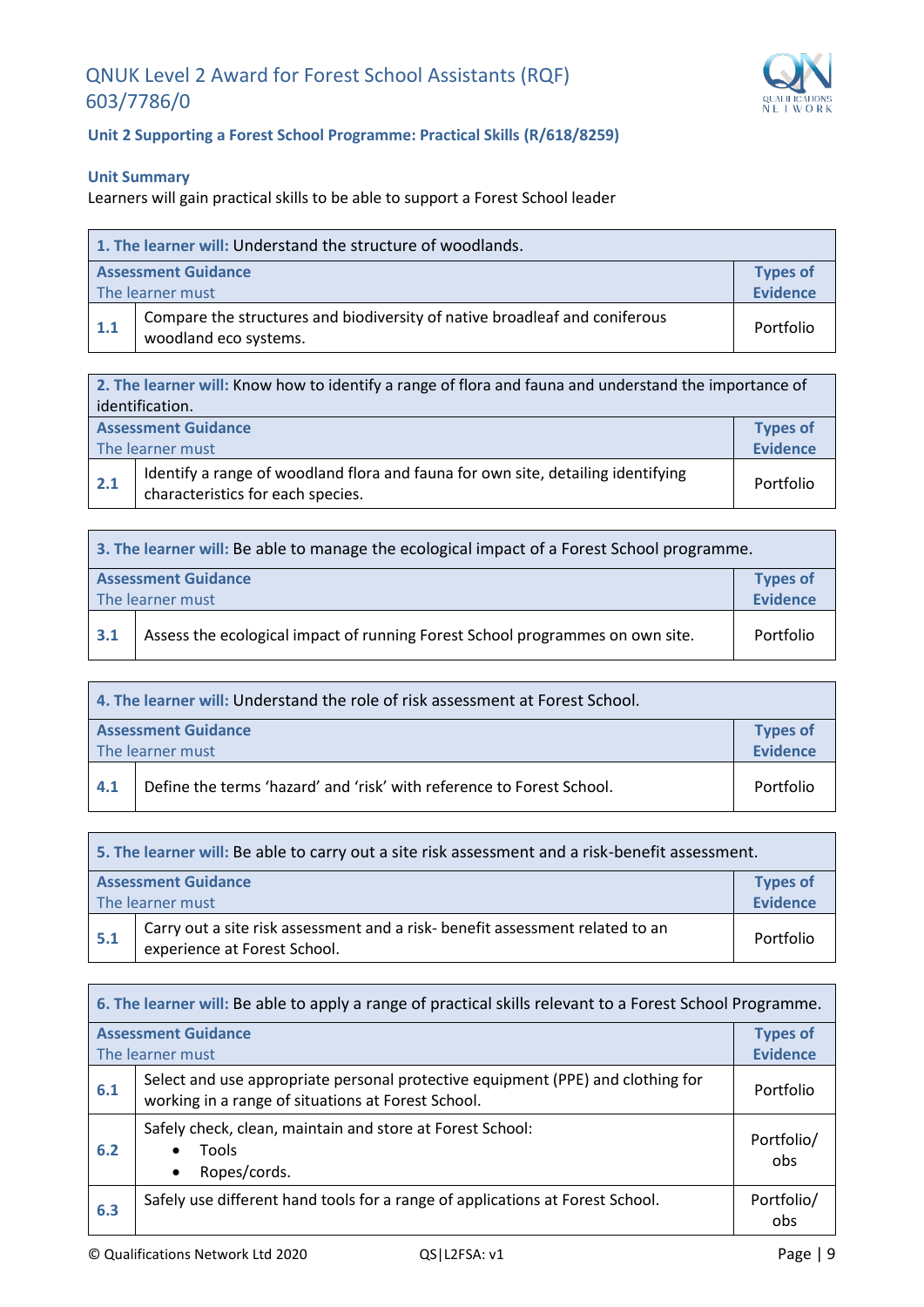

h

| 6.4 | Tie and use a range of knots selecting ropes/cords for different applications at<br>Forest School. | Portfolio/<br>obs. |
|-----|----------------------------------------------------------------------------------------------------|--------------------|
| 6.5 | Safely make a range of craft items using woodland materials.                                       | Portfolio/<br>obs. |
| 6.6 | Erect temporary group shelters using tarpaulin/natural woodland materials.                         | Portfolio/<br>obs. |
| 6.7 | Safely site, build, light and manage a campfire suitable for purpose.                              | Portfolio/<br>obs. |
| 6.8 | Extinguish a fire and leave the site safe.                                                         | Portfolio/<br>obs  |

|     | <b>Assessment guidance</b>                                                                                                                                                                                                                                                                                                                                                                                                                                            |  |  |  |  |
|-----|-----------------------------------------------------------------------------------------------------------------------------------------------------------------------------------------------------------------------------------------------------------------------------------------------------------------------------------------------------------------------------------------------------------------------------------------------------------------------|--|--|--|--|
|     | This AC is directly from L3 FS Programmes & Woodland - it is now wider than just woodland<br>layers as was previously in L2)<br>Identify and explain:<br>Vertical layers: below ground, ground,<br>field, shrub, understorey, canopy<br>$\bullet$<br>Horizontal features may include (but not<br>$\bullet$<br>limited to): rides, banks, hedges, edges,<br>$\bullet$<br>glades, water, aspect (geography) and<br>$\bullet$<br>topography.<br>$\bullet$                |  |  |  |  |
| 1.1 | Discussion of related ecological terms:<br>Biodiversity<br>$\bullet$<br>Abiotic elements eg soil and water<br>$\bullet$<br>Natural succession<br>$\bullet$<br>Eco-systems<br>$\bullet$<br>Habitats<br>$\bullet$<br>Life-cycles<br>$\bullet$<br>Seasonality<br>$\bullet$<br>Food chains and webs<br>$\bullet$<br>The effect of light and photosynthesis<br>$\bullet$<br>Wildlife corridors in relation to ecosystems                                                   |  |  |  |  |
| 2.1 | This AC is directly from L3 FS Programmes & Woodland - 2.2 only)<br>Detail identifying traits and information for at least 20 species across a range of flora and<br>fauna (may include but not limited to)<br>Physical description including colour, size, scent etc<br>$\circ$<br>Habitat<br>$\circ$<br>Life-cycle<br>$\circ$<br>Ecological niche<br>$\circ$<br>Relevant Health & Safety<br>$\circ$<br>Uses<br>$\circ$<br>Folklore<br>$\circ$<br>History<br>$\circ$ |  |  |  |  |

**T**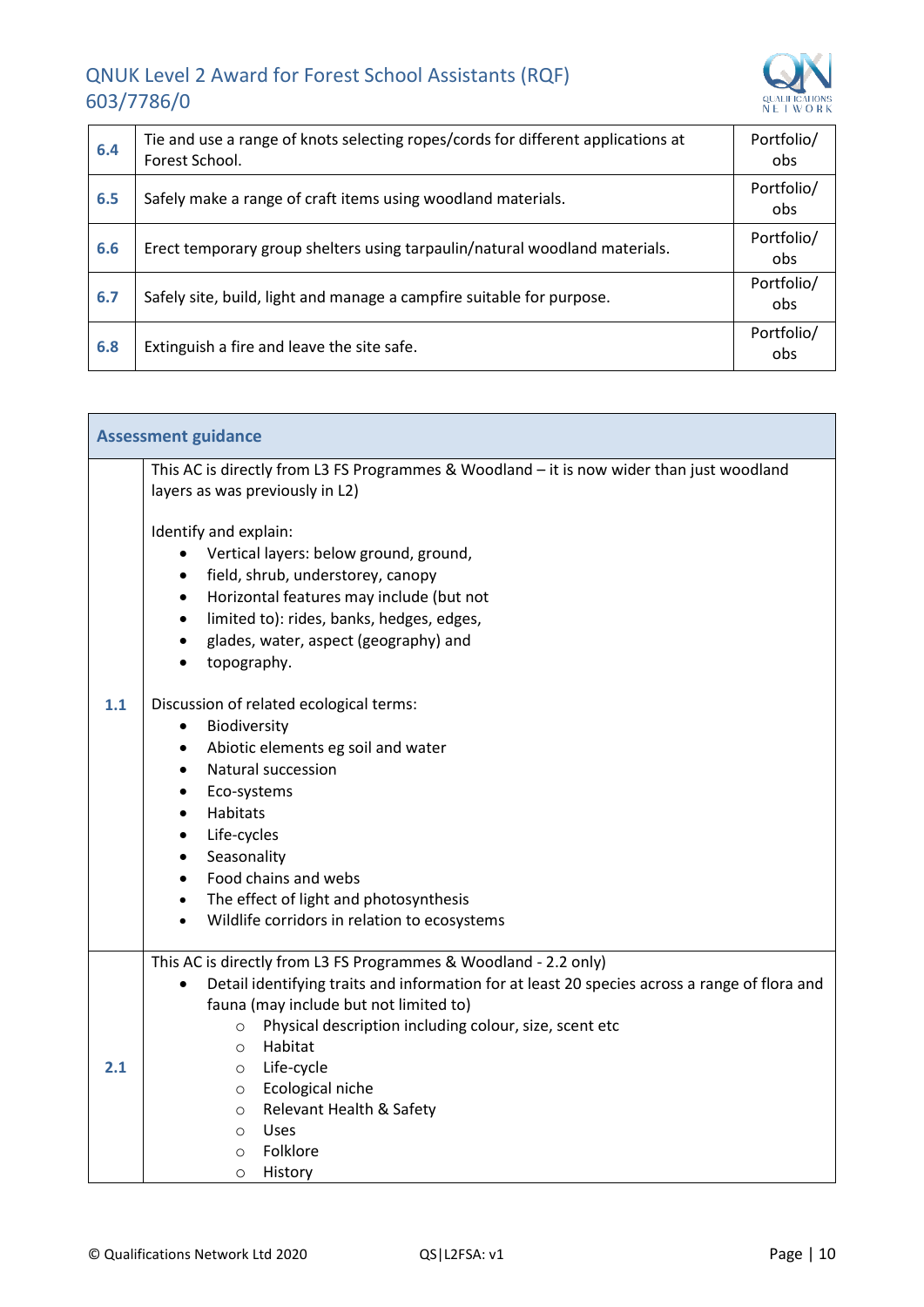

| This AC is directly from part of the L3 Planning & Preparing AC 2.1 - the remaining areas would |                                                                                                                                          |  |  |  |  |
|-------------------------------------------------------------------------------------------------|------------------------------------------------------------------------------------------------------------------------------------------|--|--|--|--|
|                                                                                                 | need to be covered in a top up to L3 training)                                                                                           |  |  |  |  |
| 3.1                                                                                             | Ecological survey - ie Flora, Fauna, Abiotic Elements                                                                                    |  |  |  |  |
|                                                                                                 | Special features                                                                                                                         |  |  |  |  |
|                                                                                                 | Type and level of impact                                                                                                                 |  |  |  |  |
|                                                                                                 | Mitigations<br>٠                                                                                                                         |  |  |  |  |
| 4.1                                                                                             | Define hazard and risk giving examples from own Forest School sessions                                                                   |  |  |  |  |
|                                                                                                 | Create 2 different risk/benefit assessments for the site and for an experience at Forest School                                          |  |  |  |  |
| 5.1                                                                                             | referring to the Health & Safety Executive's 5 steps approach to risk management, with the                                               |  |  |  |  |
|                                                                                                 | addition of a benefit analysis.                                                                                                          |  |  |  |  |
|                                                                                                 | The following AC for learning outcome 6 are taken directly from the new L3 Practical Skills unit                                         |  |  |  |  |
|                                                                                                 | however the cooking AC has not been included for this level. However for:                                                                |  |  |  |  |
| 6                                                                                               | 6.3 If someone is topping up to $L3 - it$ is expected that far more time is spent on training tool use<br>in order to top up to Level 3. |  |  |  |  |
|                                                                                                 | 6.5 If someone is topping up to L3 - they need to make an additional 2 items (minimum) and it is                                         |  |  |  |  |
|                                                                                                 | expected that far more time is spent on training of making craft items in order to top up to Level                                       |  |  |  |  |
|                                                                                                 | 3.                                                                                                                                       |  |  |  |  |
|                                                                                                 | <b>Clothing and PPE - Personal Protective Equipment</b>                                                                                  |  |  |  |  |
|                                                                                                 | Across the 4 seasons                                                                                                                     |  |  |  |  |
| 6.1                                                                                             | Minimum fire and tools plus (but not limited to) one other experience e.g. collecting<br>$\bullet$                                       |  |  |  |  |
|                                                                                                 | natural materials, shelter building etc.                                                                                                 |  |  |  |  |
|                                                                                                 | Tool and rope/ cord maintenance                                                                                                          |  |  |  |  |
|                                                                                                 | Basic tool maintenance is to include:                                                                                                    |  |  |  |  |
|                                                                                                 | Cleaning, drying and oiling<br>$\bullet$                                                                                                 |  |  |  |  |
|                                                                                                 | Stropping<br>٠                                                                                                                           |  |  |  |  |
|                                                                                                 | Changing blades<br>٠                                                                                                                     |  |  |  |  |
|                                                                                                 | Checking tool condition prior to use<br>$\bullet$                                                                                        |  |  |  |  |
|                                                                                                 | Identifying when tools need taken out of circulation<br>$\bullet$                                                                        |  |  |  |  |
| 6.2                                                                                             | Methods of tool maintenance<br>Completion of tool maintenance log                                                                        |  |  |  |  |
|                                                                                                 |                                                                                                                                          |  |  |  |  |
|                                                                                                 | Rope/cord maintenance and storage                                                                                                        |  |  |  |  |
|                                                                                                 | Cleaning and drying                                                                                                                      |  |  |  |  |
|                                                                                                 | Checking rope/cord condition prior to use                                                                                                |  |  |  |  |
|                                                                                                 | Identifying when rope/cord needs to be taken out of circulation                                                                          |  |  |  |  |
|                                                                                                 | Storage                                                                                                                                  |  |  |  |  |
|                                                                                                 | <b>Using hand tools</b>                                                                                                                  |  |  |  |  |
|                                                                                                 | A minimum of 4 hand tools to cover (but not limited to) the range of operations below                                                    |  |  |  |  |
|                                                                                                 | Sawing                                                                                                                                   |  |  |  |  |
|                                                                                                 | Cutting<br>Drilling                                                                                                                      |  |  |  |  |
| 6.3                                                                                             | Whittling                                                                                                                                |  |  |  |  |
|                                                                                                 | Splitting                                                                                                                                |  |  |  |  |
|                                                                                                 | Carving                                                                                                                                  |  |  |  |  |
|                                                                                                 | Ensuring task/tool and the woodland materials chosen are appropriate. Refer to country                                                   |  |  |  |  |
|                                                                                                 | appropriate legislation relating to tools                                                                                                |  |  |  |  |
|                                                                                                 | <b>Knots</b>                                                                                                                             |  |  |  |  |
|                                                                                                 | The range of applications:                                                                                                               |  |  |  |  |
| 6.4                                                                                             | Join two ropes together<br>٠<br>Attaching a rope to an object                                                                            |  |  |  |  |
|                                                                                                 | Attaching two objects together                                                                                                           |  |  |  |  |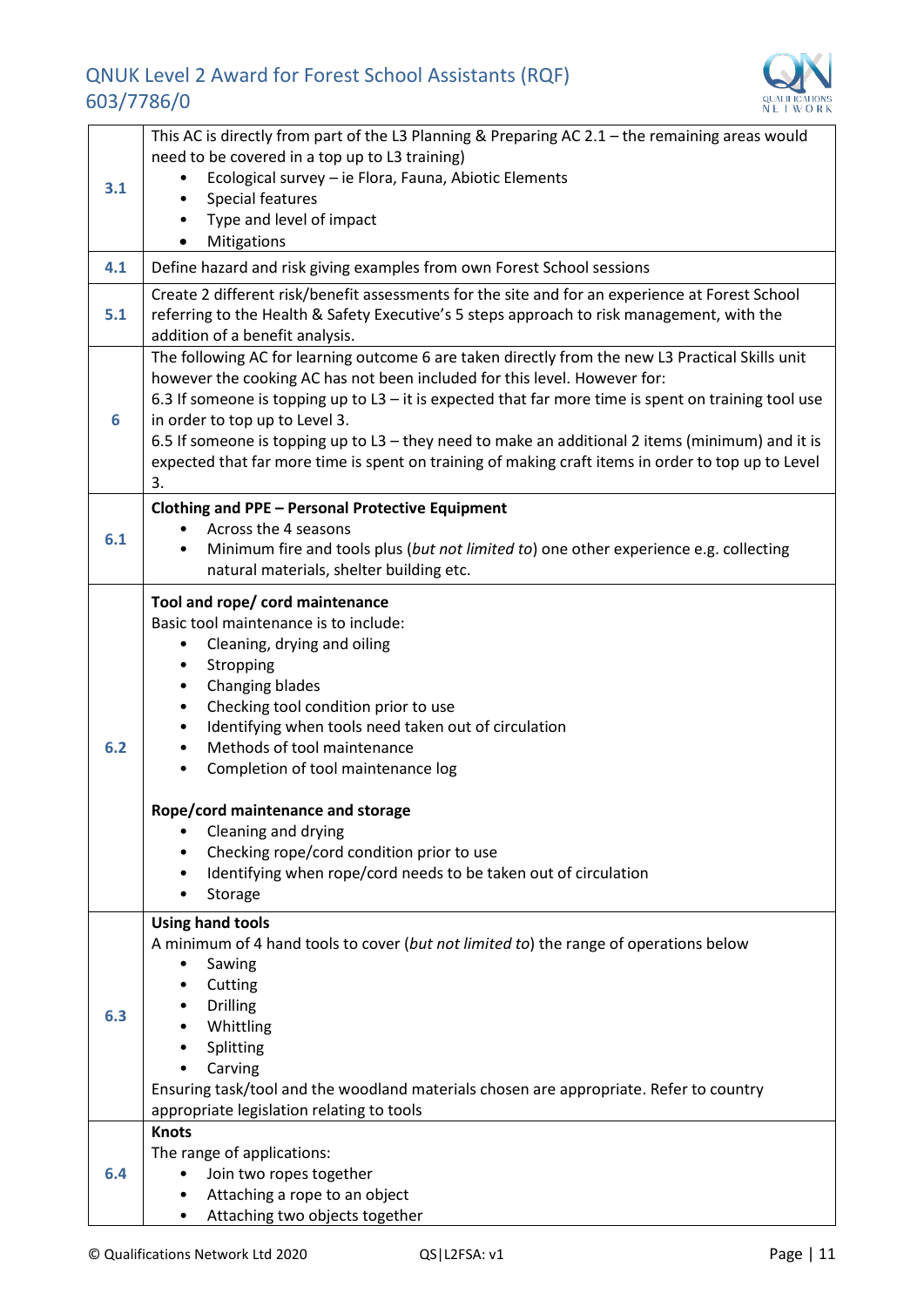

|     | Tensioning a rope                                                                            |  |  |  |  |
|-----|----------------------------------------------------------------------------------------------|--|--|--|--|
|     | Stopping slippage on ropes                                                                   |  |  |  |  |
|     | Items made with natural materials                                                            |  |  |  |  |
|     | Detailed instructions and photographic evidence for making at least 2 items using a range of |  |  |  |  |
|     | techniques (including but not limited to)                                                    |  |  |  |  |
|     | Woven                                                                                        |  |  |  |  |
| 6.5 | Joined                                                                                       |  |  |  |  |
|     | Shaped                                                                                       |  |  |  |  |
|     | Carved                                                                                       |  |  |  |  |
|     | with at least 2 items made using woodworking hand tools                                      |  |  |  |  |
|     | Temporary group shelters (tarpaulin/natural woodland materials) considering the following:   |  |  |  |  |
|     | <b>Weather conditions</b><br>$\bullet$                                                       |  |  |  |  |
|     | Construction and dismantling                                                                 |  |  |  |  |
| 6.6 | Group                                                                                        |  |  |  |  |
|     | Site conditions/natural materials available                                                  |  |  |  |  |
|     | Purpose                                                                                      |  |  |  |  |
|     | Minimising ecological impact                                                                 |  |  |  |  |
|     |                                                                                              |  |  |  |  |
|     | <b>Camp Fire</b>                                                                             |  |  |  |  |
|     | Purpose                                                                                      |  |  |  |  |
|     | Safety equipment<br>٠                                                                        |  |  |  |  |
|     | Safe positioning<br>$\bullet$                                                                |  |  |  |  |
|     | <b>Woodland Type</b><br>$\bullet$                                                            |  |  |  |  |
|     | Soil Type                                                                                    |  |  |  |  |
|     | Permissions                                                                                  |  |  |  |  |
|     | Site conditions                                                                              |  |  |  |  |
|     | Escape routes                                                                                |  |  |  |  |
|     | Legislation                                                                                  |  |  |  |  |
|     | Managing the surrounding area                                                                |  |  |  |  |
|     | Seating distances away from fire pit                                                         |  |  |  |  |
| 6.7 | Minimising ecological impact<br>$\bullet$                                                    |  |  |  |  |
|     | <b>Building fire</b>                                                                         |  |  |  |  |
|     | Fire pit base and surround                                                                   |  |  |  |  |
|     | Fire Lays for different purposes                                                             |  |  |  |  |
|     | Non-toxic types of wood to burn                                                              |  |  |  |  |
|     | Weather                                                                                      |  |  |  |  |
|     | <b>Lighting fire</b>                                                                         |  |  |  |  |
|     | Fire lighting using range of methods including fire strikers                                 |  |  |  |  |
|     | Tinder, kindling and fuels                                                                   |  |  |  |  |
|     | <b>Managing fire</b>                                                                         |  |  |  |  |
|     | Fire triangle                                                                                |  |  |  |  |
|     | Size and type of fire                                                                        |  |  |  |  |
|     | Management of resources                                                                      |  |  |  |  |
|     |                                                                                              |  |  |  |  |
|     | <b>Extinguishing Fires</b>                                                                   |  |  |  |  |
|     | To include permanent and temporary fires.                                                    |  |  |  |  |
|     | Show understanding of geographical context minimising ecological impact:                     |  |  |  |  |
| 6.8 | soils<br>$\circ$                                                                             |  |  |  |  |
|     | woodland ecology.<br>$\circ$                                                                 |  |  |  |  |
|     | Leave no trace principles                                                                    |  |  |  |  |
|     | Cross reference to management plan and ecological impact assessment                          |  |  |  |  |